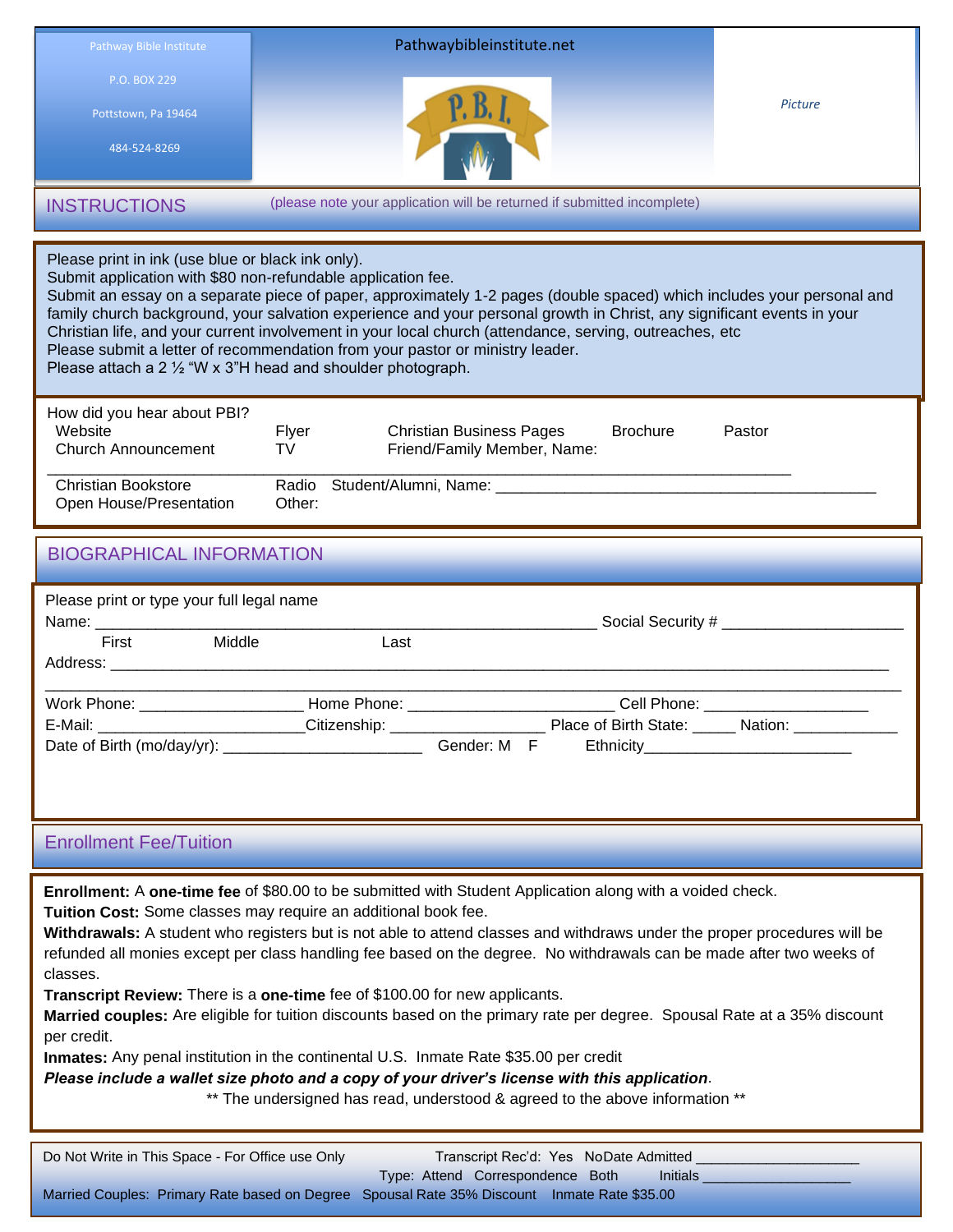#### **REGISTRATION**

Submit completed application with course(s) you are ordering marked on the back of this form together with tuition fee to Pathway Bible Institute at the above address. We accept cash, checks and money orders.

*First time students must also submit completed "Student Application" and "Pastoral Recommendation Form".*

#### **TUITION**

The cost of each course credit is based on the degree. Example: a 3-credit course at \$70.00 per credit would amount to \$210.00. This price includes course materials less postage. However, some courses may require the purchase of additional books, audio or video media which are available through our office, or can be purchased on line at your local Christian bookstore. Cost to inmates in any penal institution in the continental U.S. is \$35.00 per credit, which includes postage to you.

### **TRANSFERRING CREDITS**

Credits from other colleges can be reviewed for transfer by submitting transcripts(s) to the Administrative Director for evaluation. Transcripts must be certified from the college attended.

Return completed question sheets for grading to the college office. Graded work will be returned to you. Answers are to be taken directly from the lesson.

## ONLINE COLLEGE STUDENT INFORMATION

"Definitions" asked for must be complete. Points are deducted for incomplete answers.

Classes are online/ Zoom or Correspondence.

### TUITION PAYMENT POLICY AGREEMENT

Pathway Bible Institute is committed to training and equipping this generation of Christians and Ministers in the highest standard of *character, integrity and accountability possible for each individual situation.*

I, the same of the state of the student of Pathway Bible Institute do hereby agree to the monthly Tuition Payment of \$ paid in full. If for any reason I should become unable to meet this requirement I agree to contact the college administration staff and inform them of my situation. I understand that 30 days delinquent will disqualify me from receiving new college courses. Should my account become 90 days delinquent, I understand Pathway Bible Institute has the right to acquire the assistance of a collection agency to collect all monies owed.

Signature \_\_\_\_\_\_\_\_\_\_\_\_\_\_\_\_\_\_\_\_\_\_\_\_\_\_\_\_\_\_\_\_\_\_\_\_\_\_\_\_\_\_\_\_\_\_\_\_\_\_\_\_\_\_\_\_\_\_\_\_\_\_\_\_Date \_\_\_\_\_\_\_\_\_\_\_\_\_\_\_\_\_\_\_\_\_\_\_

# **POLICES AND PROCEDURES AMENDMENT TO GUIDELINES SET FORTH IN THE CURRENT PBI CATALOG**

1. Tuition Payment for each course is due in full at the time the course is received. Students unable to pay in full are required to commit to a payment plan.

2. Monthly Account Statements will be issued by PBI. Payments are required monthly. Courses will not be issued to anyone 30 days delinquent.

3. Tuition Rates for Students are based on the going rate, except for Charter Students or promotional Rates.

- 4. Promotional Rates will only be instituted according to the terms decided and discussed by the Corporate Board of PBI,
- 5. Spouse Discounts will only apply to the spouse of an actively attending student. 90 days of inactivity of the primary student will result in the termination of discount.
- 6. A Referral Credit Discount will be awarded to any Student's tuition for each new person that enrolls as a student at PBI.
- 7. Media Orders are required to be paid for at the time the order is placed.
- 8. A recent student photo MUST be submitted for each student's file. PBI offers student photos for a fee of \$5.00.
- 9. Practical Ministry Forms MUST be filled out and signed by your ministry overseer or Senior Pastor prior to licensing.

I have read and agree to comply with the Polices set forth in this document.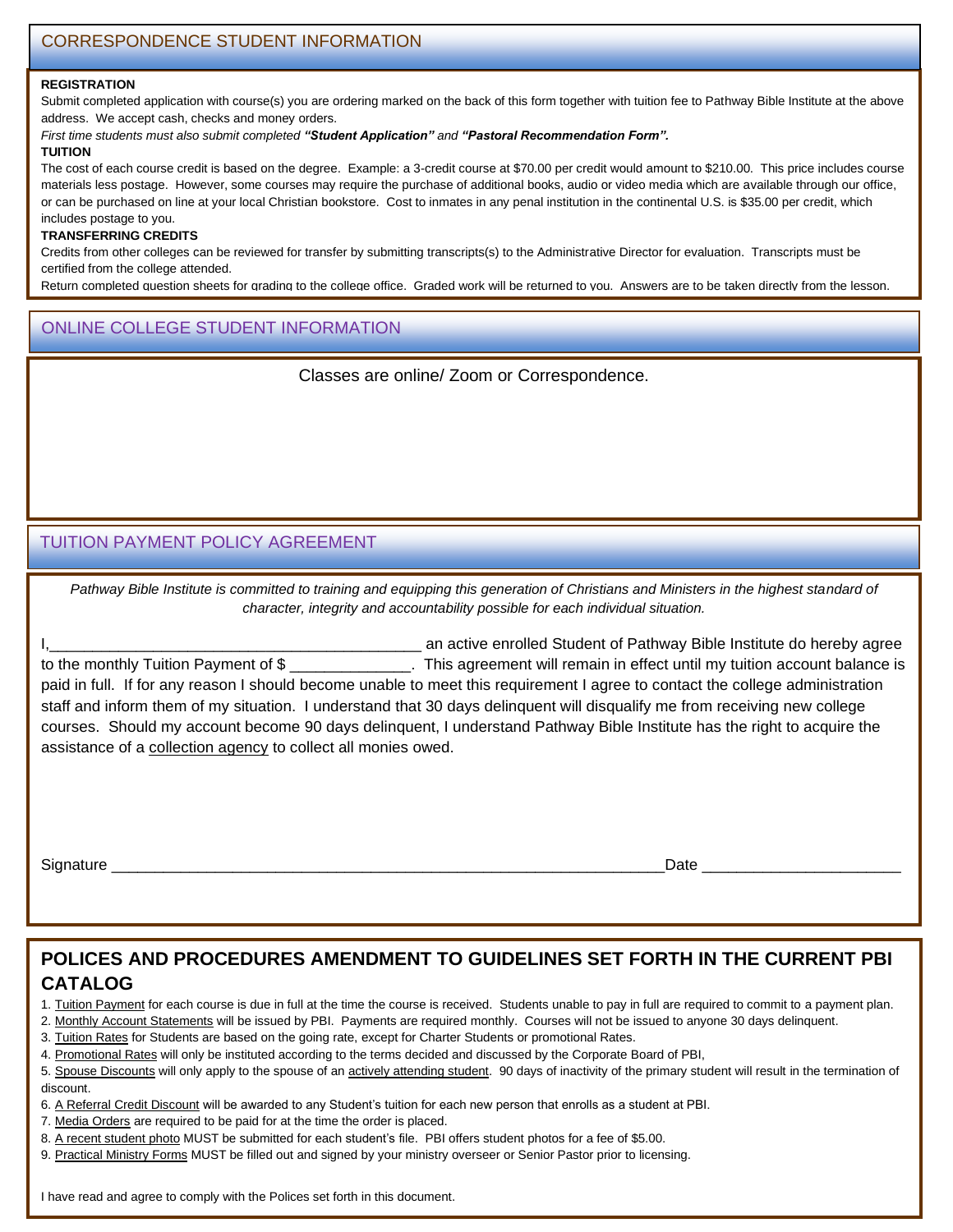| <b>CHURCH AFFILIATION /MINISTRY INFORMATION</b>                                                                                                                                                                                                                                                                                                                                                                                                                                                                               |  |  |  |  |
|-------------------------------------------------------------------------------------------------------------------------------------------------------------------------------------------------------------------------------------------------------------------------------------------------------------------------------------------------------------------------------------------------------------------------------------------------------------------------------------------------------------------------------|--|--|--|--|
| Name of the church you currently attend:                                                                                                                                                                                                                                                                                                                                                                                                                                                                                      |  |  |  |  |
| Address:                                                                                                                                                                                                                                                                                                                                                                                                                                                                                                                      |  |  |  |  |
|                                                                                                                                                                                                                                                                                                                                                                                                                                                                                                                               |  |  |  |  |
| Years in attendance:                                                                                                                                                                                                                                                                                                                                                                                                                                                                                                          |  |  |  |  |
| Are you a member? Yes No Do you attend regularly? Yes No Are you currently serving? Yes<br>- No<br>If Yes Please List and describe the ministries and church activities in which you are currently involved.                                                                                                                                                                                                                                                                                                                  |  |  |  |  |
|                                                                                                                                                                                                                                                                                                                                                                                                                                                                                                                               |  |  |  |  |
| If you have attended less than one year, name of previous church and the Pastor of that Church:                                                                                                                                                                                                                                                                                                                                                                                                                               |  |  |  |  |
| <b>SPIRITUAL BACKGROUND</b>                                                                                                                                                                                                                                                                                                                                                                                                                                                                                                   |  |  |  |  |
| How long have you been saved?<br>Less than a year<br>$1-5$ years $6-10$ years $11-15$ years $16-20$ years 20 plus years                                                                                                                                                                                                                                                                                                                                                                                                       |  |  |  |  |
| Briefly explain your ministry goals and how you feel PBI can prepare you. Please use other side of this form if needed.                                                                                                                                                                                                                                                                                                                                                                                                       |  |  |  |  |
|                                                                                                                                                                                                                                                                                                                                                                                                                                                                                                                               |  |  |  |  |
|                                                                                                                                                                                                                                                                                                                                                                                                                                                                                                                               |  |  |  |  |
| Bachelor<br>Master Doctorate<br>What degree are you preparing for?<br>Associates<br>Identify the area(s) of ministry to which you feel God has called you:<br>Teacher - Adults<br>Musician<br>Media - TV<br>Apostolic<br>Helps<br>Prophetic<br>Teacher - Youth<br>Administration<br>Praise & Worship<br>Media - Production<br>Evangelism<br>Teacher - Children<br>Media - Sound Business<br>Dance<br>Pastor Teacher - Itinerant<br>Media - Graphic Arts<br>Not Sure<br>Drama<br>Missions - Short<br>Other:<br>Missions - Long |  |  |  |  |
| Ministerial Resume/Bio: Yes<br>No.<br>What Spiritual Gifts have been identified or confirmed in your life?                                                                                                                                                                                                                                                                                                                                                                                                                    |  |  |  |  |
| <b>EDUCATION HISTORY</b>                                                                                                                                                                                                                                                                                                                                                                                                                                                                                                      |  |  |  |  |
| Date Graduated: _________________<br>Address:                                                                                                                                                                                                                                                                                                                                                                                                                                                                                 |  |  |  |  |
| Post-Secondary Schools (List in order of attendance)                                                                                                                                                                                                                                                                                                                                                                                                                                                                          |  |  |  |  |
|                                                                                                                                                                                                                                                                                                                                                                                                                                                                                                                               |  |  |  |  |
|                                                                                                                                                                                                                                                                                                                                                                                                                                                                                                                               |  |  |  |  |
|                                                                                                                                                                                                                                                                                                                                                                                                                                                                                                                               |  |  |  |  |
|                                                                                                                                                                                                                                                                                                                                                                                                                                                                                                                               |  |  |  |  |

 $\mathcal{L}_\text{max}$  and  $\mathcal{L}_\text{max}$ 

Major/Field of Study: \_\_\_\_\_\_\_\_\_\_\_\_\_\_\_\_\_\_\_\_\_\_\_\_\_\_\_\_\_\_\_\_\_\_\_\_\_\_\_\_\_\_\_\_\_\_\_\_\_\_\_\_\_\_Year Attended/Graduated: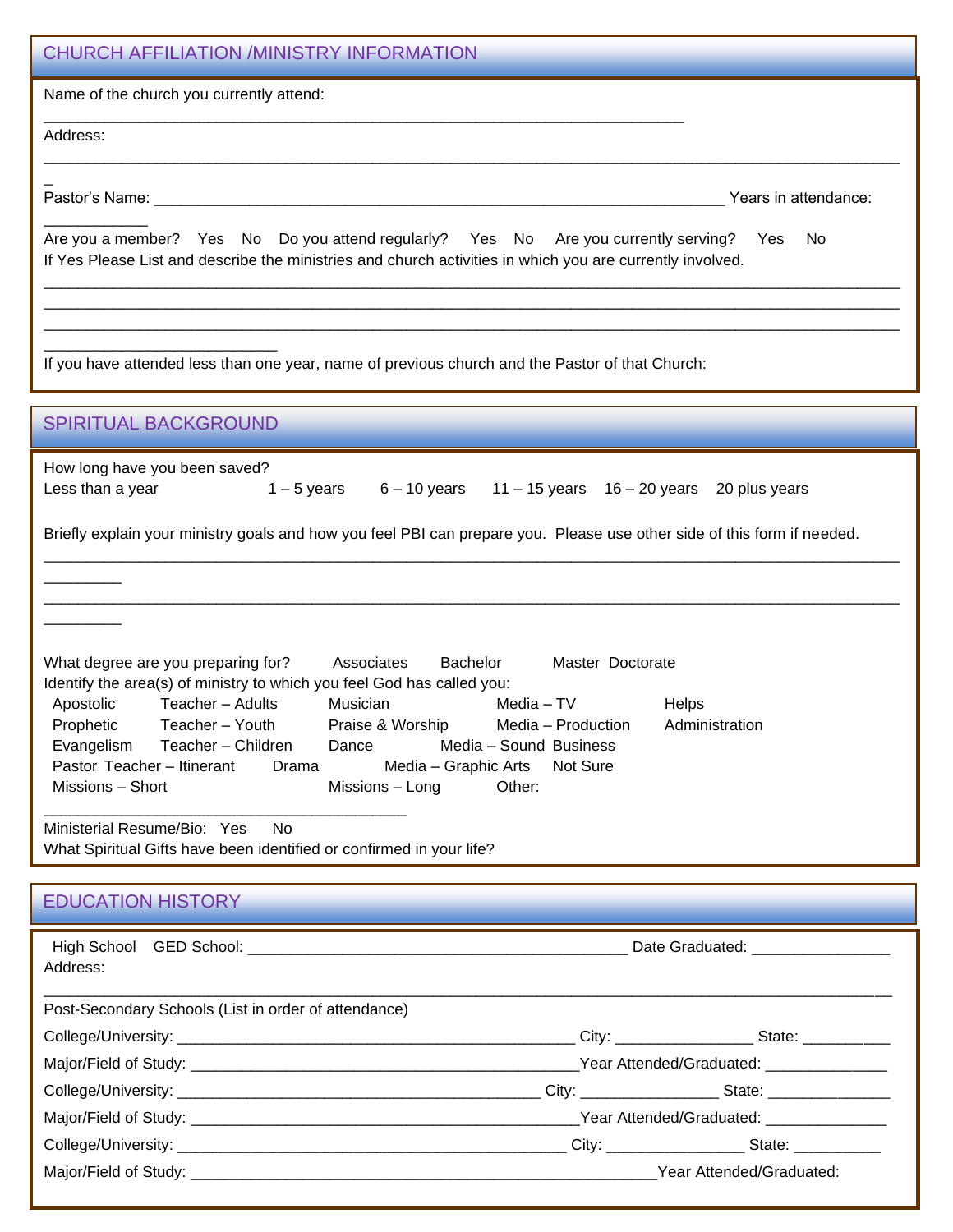### PERSONAL REFERENCES

| Please list three people other than family members who have known you for a year or more. (We may contact them for additional<br>information) |               |  |  |  |
|-----------------------------------------------------------------------------------------------------------------------------------------------|---------------|--|--|--|
|                                                                                                                                               |               |  |  |  |
| <b>EMPLOYMENT HISTORY</b>                                                                                                                     |               |  |  |  |
| Please list your employment history for the past 10 years beginning with your current employer. From/To                                       |               |  |  |  |
|                                                                                                                                               |               |  |  |  |
|                                                                                                                                               |               |  |  |  |
|                                                                                                                                               |               |  |  |  |
|                                                                                                                                               |               |  |  |  |
|                                                                                                                                               |               |  |  |  |
| <b>FINANCIAL INFORMATION</b>                                                                                                                  |               |  |  |  |
| Are there any circumstances that would cause you difficulty in paying your tuition?                                                           |               |  |  |  |
|                                                                                                                                               |               |  |  |  |
| Sponsorship: (complete it if you will be receiving support for school tuition from another person)                                            |               |  |  |  |
|                                                                                                                                               | Relationship: |  |  |  |
| 100%<br>75%<br>50%<br>Other:                                                                                                                  |               |  |  |  |
|                                                                                                                                               |               |  |  |  |